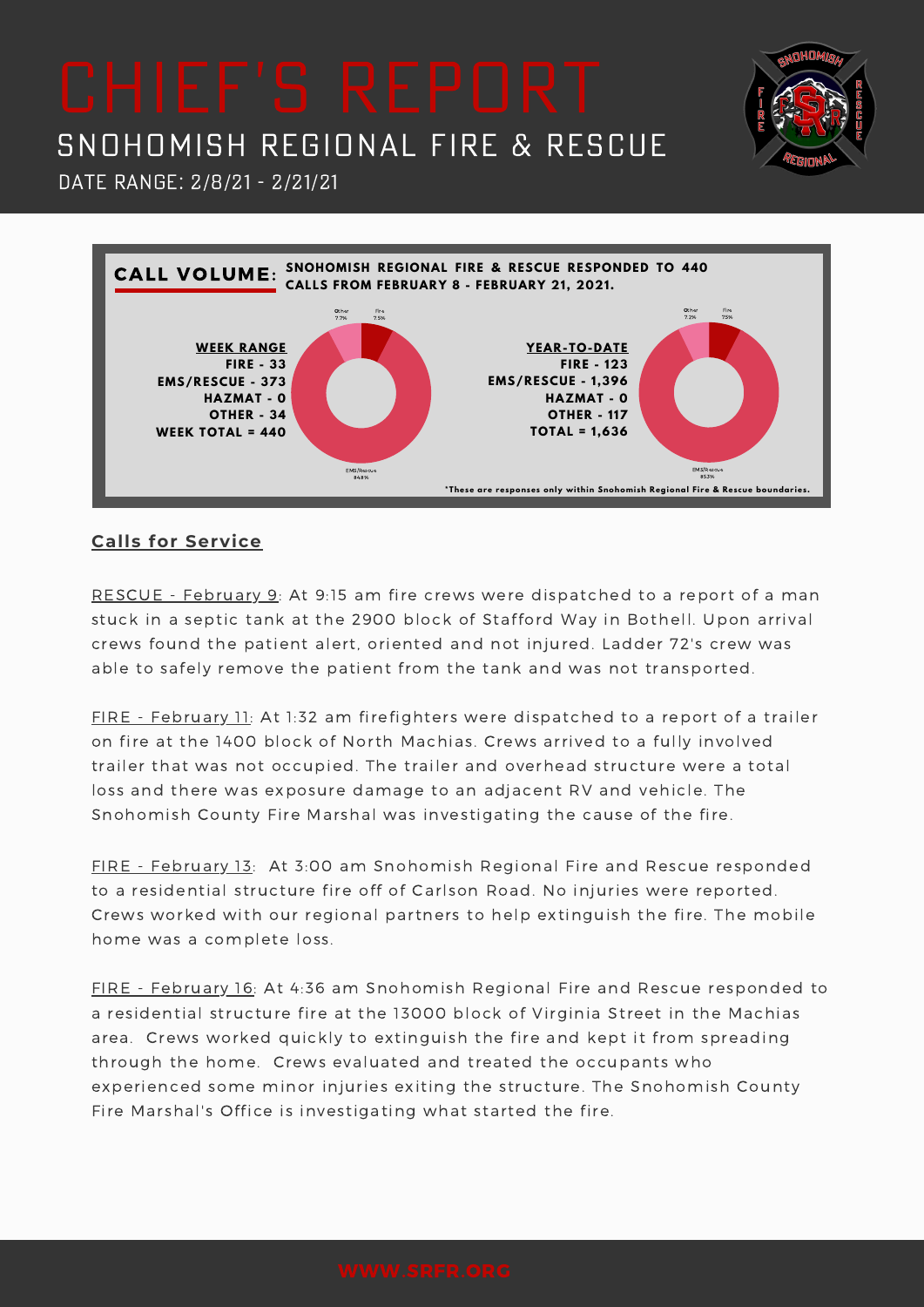

Date Range: 2/8/21 - 2/21/21

## **COVID-19**

- In addition to the continued monitoring, protective measures and education, the current emphasis is to support vaccinations for our employees.
- The Fire Task Force continues to vaccinate Phase IA and IB qualified people at our two operational Mass Vaccine sites in Arlington and Monroe. The South County Community Resource Paramedic group continue vaccinations at Adult Family Homes across the County. As of 2/17/21 rough numbers the task force has administered over 23,000 Vaccinations. We anticipate receiving another 4400 doses of Moderna and 8000 doses of Pfizer this week. Delivery of the weekly vaccine allotment has been delayed due to inclement weather back east. The actual delivery date is uncertain.
- We continue to work collaboratively with all 23 fire agencies as part of the Snohomish County Vaccine Taskforce. Snohomish Regional Fire & Rescue has contributed over 1,000 hours of manpower since the Vaccine Fire Task Force has been initiated. Snohomish Regional has supplied the use of a Medic unit in Monroe and the use of the Gator.

### **Logistics**

- With the assistance of the Support Services Division, personnel did a great job of keeping our facilities plowed the weekend of February 13th during the snow event.
- Pacific Rim is in the process of obtaining the necessary permits to start the asbestos abatement on station 81 and the buildings on the future station 84 site.
- There is a piece of property that is a vacated right-of-way in between the two parcels the District owns where station 83 is located. We are starting the process to petition Snohomish County Public Works to vacate the parcel and give it to the District.

### **EMS**

• The Paramedic Eligibility List Testing will be February 24th and 25th. There was one candidate that successfully completed the application process and will be going through the testing process on those days.

### **Operations**

• Snohomish Regional Fire and Rescue members continue to conduct their 2020 annual performance reviews. The anticipated date of completion is the end of February for all crew members. The intent is to have all of these reviews into personnel files prior to the scheduled officer testing in March. We wanted to ensure that all of the hard work by our members was memorialized during the pandemic of 2020.

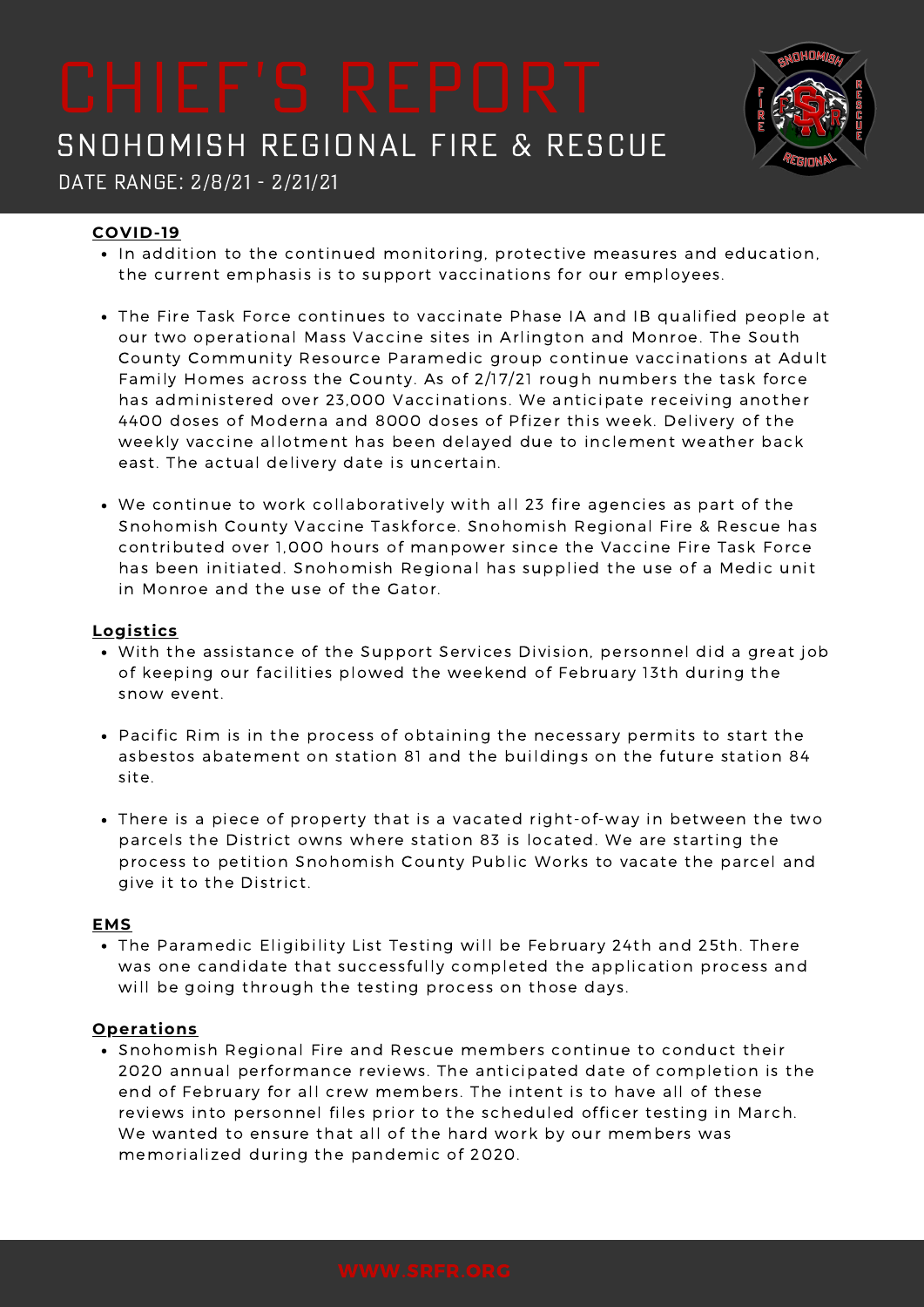

Date Range: 2/8/21 - 2/21/21

### **Operations cont.**

- An in person Operations Meeting with the Battalion Chief's will be held this week. Operations meetings will be conducted in 2021 in-person in February, April, June, August, October and December. Odd months will be conducted shift-centric utilizing our video conferencing capabilities.
- Congratulations Lieutenant Ron Adams who successfully completed his check-off for Acting Battalion Chief.
- Station 71 "B" Shift completed their "Chief Inspection" on Monday 2/15. The crews performed very well in the hands-on evaluation. The inspection was very well received and was positive in nature with both the station and apparatus looking very sharp!
- Operations is an active member of editing the first draft of the data summary this week from the Standard of Coverage Study being worked on with our consultants.

### **Training**

- Conditional offers of employment were made to 10 new part-time employees. Their first day of work will be April 1st, and they will attend an on-boarding academy during the month of April, anticipated to be on shift by May 1st.
- February 17th was the final day of Live Fire Training. We successfully completed Annual Live Fire Training for B and D shift. During the 4th quarter we will complete the same training with A & C shift.
- We are accepting applications for Entry Level Firefighter, through National Testing Network. The application period will be open through March 28th. We have tentatively scheduled the first round of interviews for the week of April 5th.
- 23 members have applied for, and met the minimum qualifications for the Lieutenant Testing Process. The written exam will be March 10th, with the assessment center March 15th-18th.
- The Training Division is working through the process of starting with our new Learning Management System, Target Solutions. We are open to feedback on how to improve, but overall the transition from FireTrex to Target Solutions has been received positively by the members.

### **Administration**

With the announcement of the retirement of our Administrative Assistant, Debbie Jennings, we are currently accepting applications to fill her position. The application period will be open until February 28th and we have already received many applications.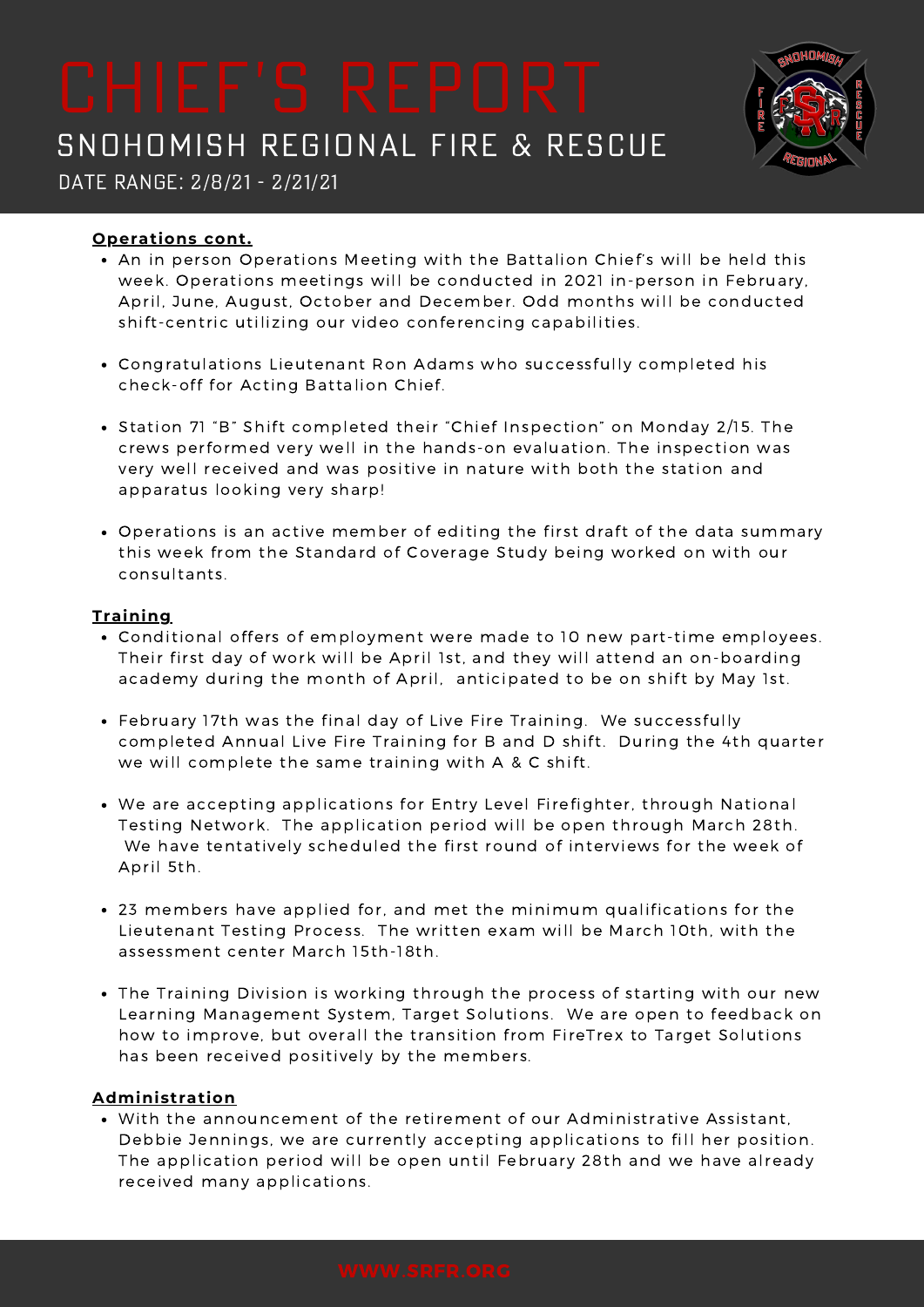

Date Range: 2/8/21 - 2/21/21

## **Strategic Analysis**

- Strategic Plan:
	- The virtual steering committee was held on Thursday February 18 at 1:00 pm. The team discussed development of strategic goals.
- Standards of Cover:
	- The team met with Steve Knight from Fitch and Associates on Thursday February 11, 2021 to review the initial data analysis for the Standard of Cover.
- Internal Reporting:
	- Staff are developing data for annual report.
	- o Staff are working to refine data for sirens report and regular press briefings on call volume.
- Miscellaneous:
	- We continue to work with the City of San Francisco on their interest in piggy backing on our EMS supply bid.
	- DC Dorsey will lead the Washington EMS Information System quarterly meeting along with the quarterly Pre-Hospital Technical Advisory Committee meeting for the Department of Health next week.

## **Technical Services:**

- Domain/Server/Email Project:
	- With the approval of the plan by the Board, the Domain-Server merge project will commence. We will implement this project in stages and do so in a manner that causes the least amount of interruptions to staff, however there will be some as we move to new email addresses etc.
- $\cdot$  Shop:
	- The 2020 end of the year shop report showed that we had a very strong 2020. The shop fund is in great shape and we will continue to evaluate the needs to continue to build the Shop Leave Buyout Fund as well as the Capital Fund. The Board's Shop Committee wanted to extend a "Thank You" to the Shop Employees for their outstanding performance and commitment to the organization!
- - The Shop Apprentice Mechanic (Ben Towers) began his new position on February 22nd. I want to thank Human Resources and Shop personnel for their hard work putting this process together. We will benefit greatly for the additional help in the shop.
- New 800 MHz Radios: We are continuing to work towards implementing the new 800 MHz portable radios. We hope to have them in service by June.